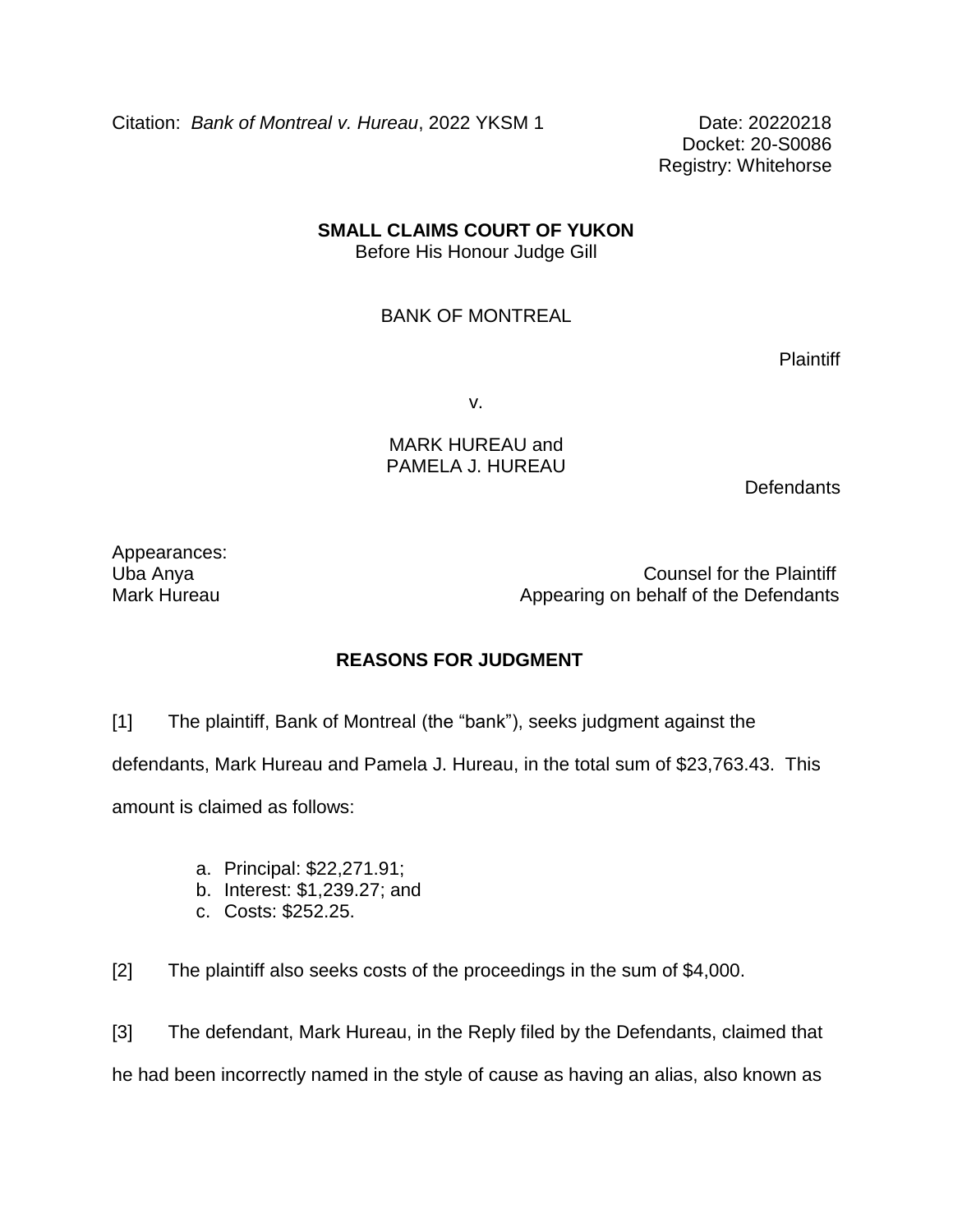Brock Haddon Eliason. This particular defect, having been remedied by way of an amendment to the style of cause well in advance of trial, was therefore no longer actually an issue by the time of trial.

[4] The defendants, also in their Reply, contested the calculation of the amount allegedly owing, querying how a line of credit in the amount of \$15,000 under the interest rates contemplated within the agreement, could add up to the currently claimed amount, however this defence, in other words in terms of the amount actually owing, was not further pursued or examined by the defendants at trial.

[5] The defendants contest the claim principally on the basis that the line of credit amount claimed in these proceedings is described by an account number different from that originally assigned to them and unfamiliar to them.

[6] The witness, testifying on behalf of the plaintiff, is currently the bank manager at the Whitehorse branch. When cross-examined by Mr. Hureau about why there would be two different account numbers for the same line of credit, he answered that according to internal bank policy, when the bank resorts to legal proceedings for collection of a delinquent account, it is at that time assigned a new account number and the original account number, and its associated line of credit, is at that time closed. The witness was unambiguous that the two numbers in fact relate to one and the same line of credit, namely that extended to the defendants in 2012 and the subject of this claim.

[7] The plaintiff filed the line of credit agreement on which this claim is based, showing it was signed by each of the defendants on September 19, 2012. The agreement was for credit in the amount of \$15,000 but it also provided that this amount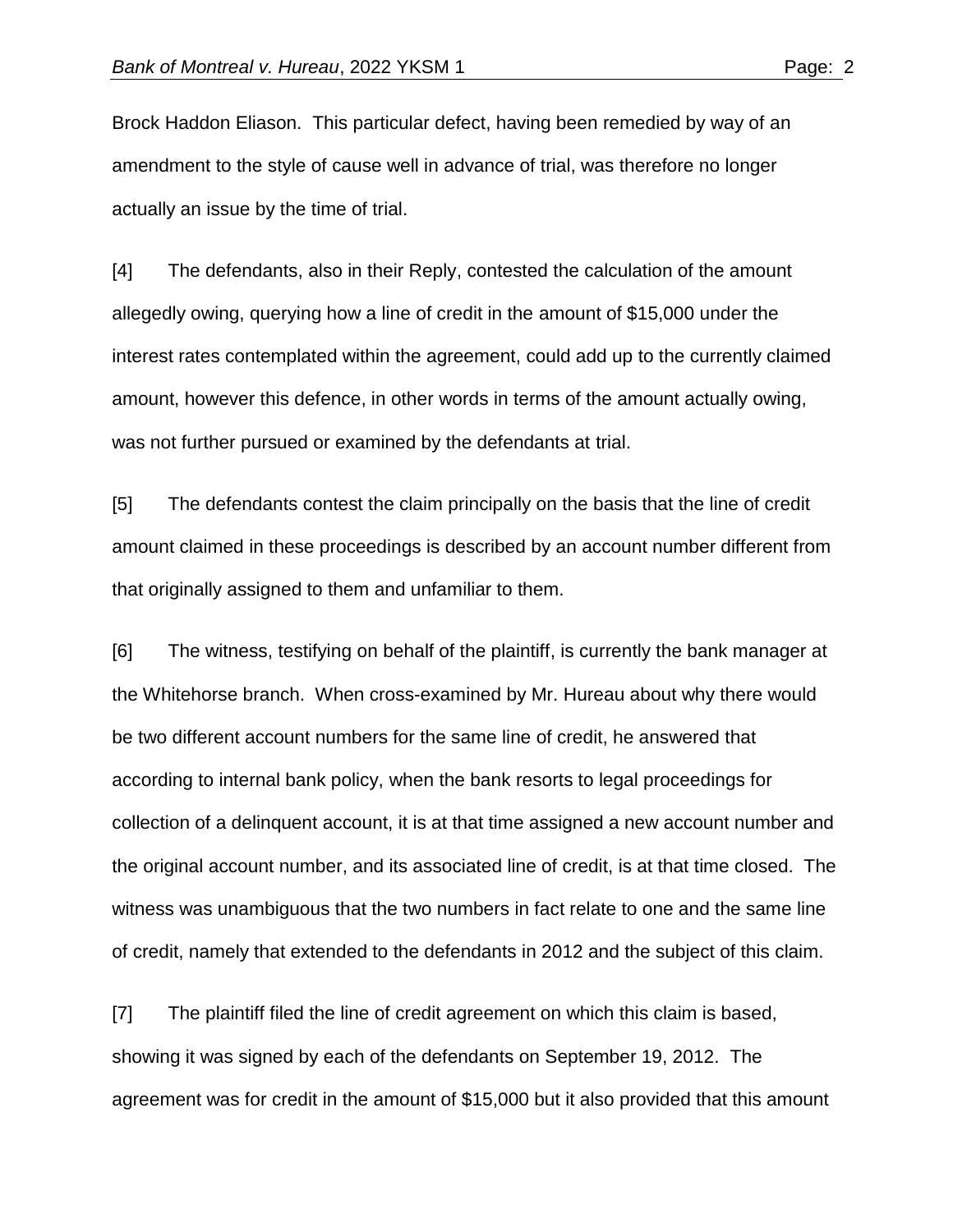could be increased from time to time. Indeed, according to monthly statements provided by the bank, it would appear that this limit increased to \$20,000 as early as October 2014, as indicated on the statement issued for that month.

[8] The agreed rate of interest on the line of credit was the bank's base rate minus 0.700%. Since the bank's base rate varied up or down with the prime rate set by the Bank of Canada from time to time, the total rate of interest charged on the line of credit therefore also changed from time to time.

[9] Account statements sent by the bank to the defendants showed the amount owing on the line of credit on a monthly basis. Each of the monthly statements, covering the period from October 2014 until March 2020 inclusive, were filed in these proceedings. Each statement contains a notice that any discrepancies should be addressed with the bank within 30 days of the statement date. According to the testimony of the bank manager, at no time did Mr. or Ms. Hureau ever bring to the bank's attention any concerns or discrepancies in these statements. Indeed, Mr. Hureau himself at the trial did not question the bank's witness about any such possible discrepancies, or about the amounts shown as owing, nor did he himself give any evidence about that.

[10] Mr. Hureau candidly admitted his and Ms. Hureau's line of credit indebtedness to the bank, but he wondered why his queries to the bank, including the possibility of rolling this amount into his house mortgage, held with the same bank, went unanswered.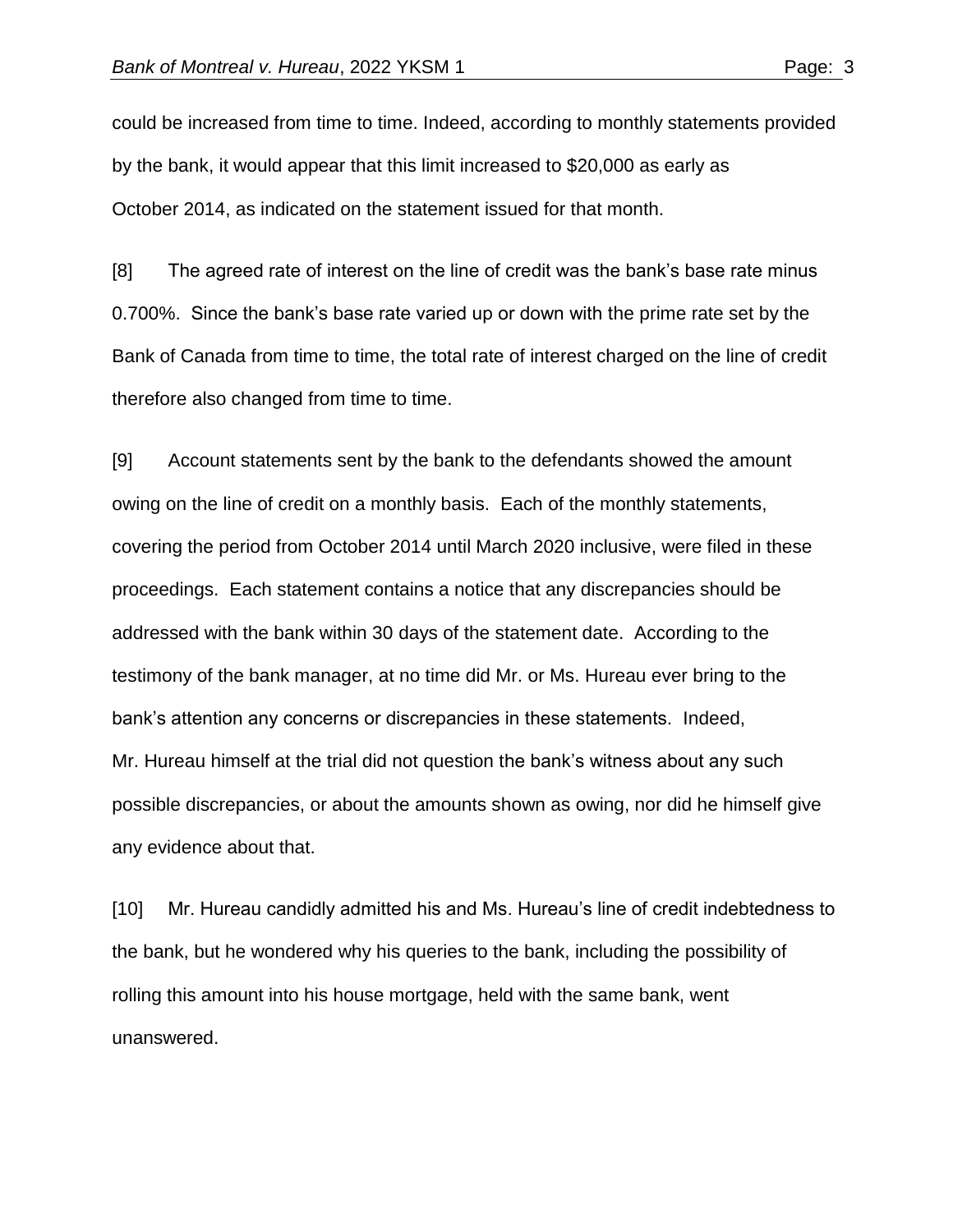[11] The defendants' main point of contention, as earlier noted, was that the claim was being made under a different account number. This defence would be worthy of greater merit were there any evidence at all to suggest, for example, that there might actually be two different lines of credit at play, in differing amounts, or that the amount

sought is actually a debt owed to the bank by someone else but mistakenly attributed to these defendants. That is however not the case.

[12] A defence acknowledging a debt owed but disputing it only on the basis that it has been ascribed a different account number than originally assigned, where the plaintiff has explained the new account number assignment, cannot prevail.

[13] For the above reasons, I find the claim advanced by the plaintiff in respect of the line of credit advanced to the defendants has been established. The amount allowed however will not be specifically as claimed in the amount of \$23,763.43 but instead in the lesser sum of \$21,750.66. This is because the plaintiff has failed to establish how the higher amount was specifically calculated.

[14] According to the bank's manager, the final calculation, as shown on page 156 of the filed exhibit, is not a document prepared by the bank but rather prepared by counsel on the instructions of the bank. There being no specific information as to what those instructions were or how the interest rate and other costs and sums sought in that calculation were made, it cannot be accepted as necessarily accurate.

[15] The lesser amount is the sum reflected on the penultimate statement issued to the defendants on February 22, 2020. The final statement, issued the month after,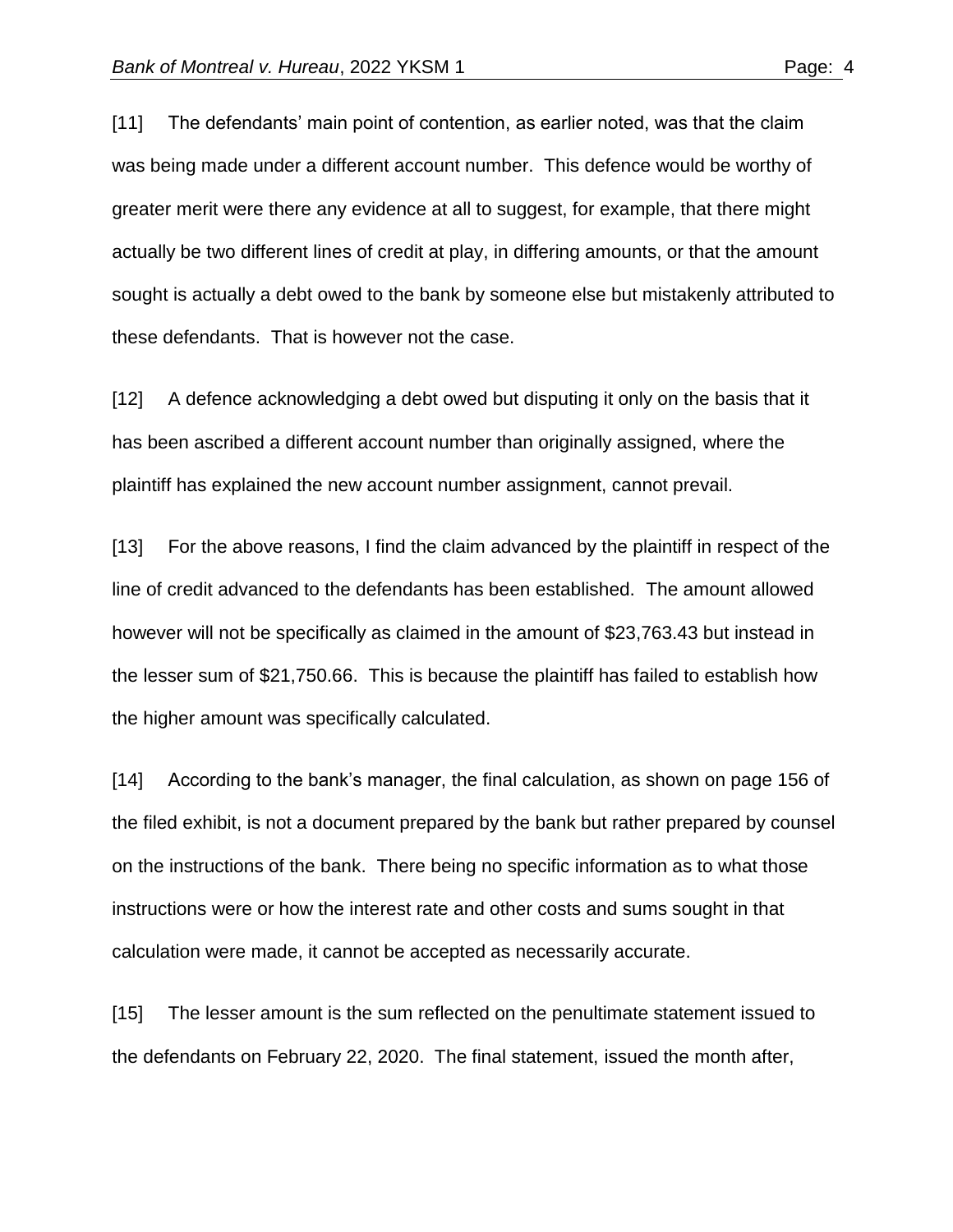shows a zero balance, presumably reflecting the assignment of the debt to the new account number, for collection purposes.

[16] Accordingly, the plaintiff shall have a judgment against the defendants, and each of them, in the sum of \$21,750.66.

[17] I will now address the matter of costs. The plaintiff is seeking costs in the range of \$4,000. Counsel did not provide any specific break down of this amount, as between costs and disbursements, other than noting there was a \$150 filing fee, and further noting the time spent on preparation for the trial as it related to his hourly fee.

[18] Sections 57 and 58 of the Small Claims Court *Regulations*, O.I.C. 1995/152, establish a discretion on the part of the Court to award preparation fees and counsel fees, based on the amount of the judgment awarded.

[19] Section 74 of those regulations entitles the successful party to their disbursements, in the discretion of the Court.

[20] As already noted, counsel for the plaintiff is seeking costs overall that are significantly in excess of those contemplated in the rules and regulations, relying principally on the assertion that this was a case the defendants did not have any hope of winning from the outset.

[21] While I must agree that the claim advanced by the bank is sound, and for which judgment has been awarded, I disagree that this necessarily translates into an award of any costs, much less those in the range sought by the plaintiff. The defendants were, at the very least, puzzled by the existence of a claim for debt under an account number